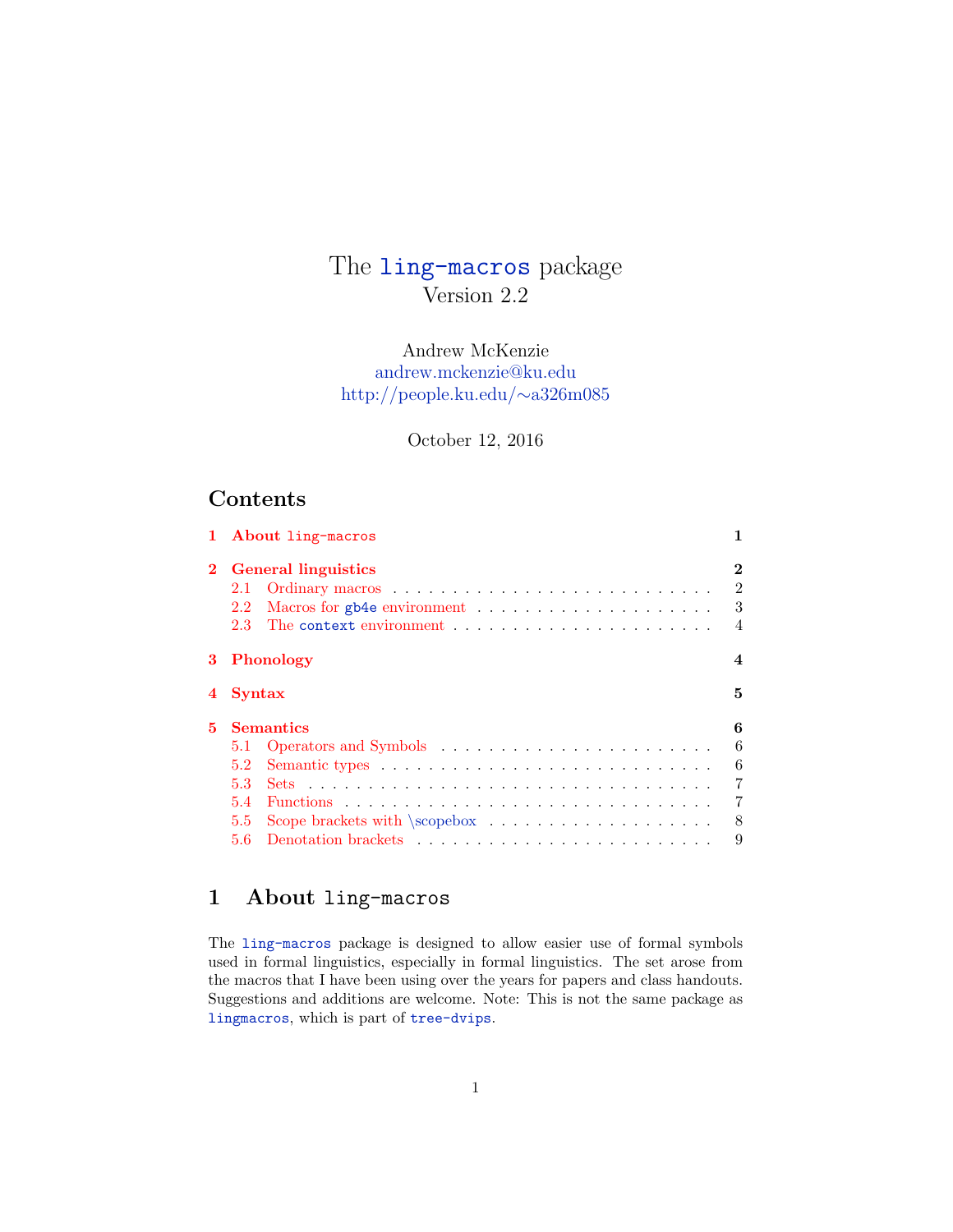To call the package, type \usepackage{ling-macros} in the preamble of your document. The package has the following options:

| text-semantics | typesets formal semantic expressions in upright    |
|----------------|----------------------------------------------------|
|                | fashion rather than italicized or math fashion     |
| shortspace     | removes space before, after, and between examples  |
|                | in $ex$ e environment (see sect. 2.2)              |
| leftflush      | pulls examples to the left edge in exe environment |
|                | (see sect. $2.2$ )                                 |
| abstract       | combines shortspace and leftflush; useful for      |
|                | abstracts (see sect. $2.2$ )                       |

The ling-macros package calls for the following packages: stmaryrd, ulem, amssymb, upgreek, gb4e, relsize, and pbox. Also included are call commands for phonetic writing (tipa) and tree structures (qtree), but they are commented out to prevent option clashes (look for  $\{\Re\,\$ equirePackage $\{\text{atree}\}\$ , etc., if you want to turn them on for your version).

Using ling-macros is pretty straightforward, since it is just a series of macros. The macros are organized by module of the grammar.

# <span id="page-1-0"></span>2 General linguistics

## <span id="page-1-1"></span>2.1 Ordinary macros

The following macros are used pretty generally throughout the subfields.

| command                    | purpose                                                       | in source file                 | in print                                  |
|----------------------------|---------------------------------------------------------------|--------------------------------|-------------------------------------------|
| n!                         | null symbol                                                   | nl                             | Ø                                         |
| $\mathbf{m}\{\dots\}$      | small caps for morpheme gloss                                 | $\m{acc.pl}$                   | ACC.PL                                    |
| $\mathbf{mc} \{\dots\}$    | small caps for morpheme gloss                                 | $\{acc.pl\}$                   | ACC.PL                                    |
| $\mathbf{m}$               | wider hyphen for morpheme                                     | $ant\mb{\mod} s$               | $ant-s$                                   |
|                            | breaks (can be changed globally)                              |                                |                                           |
| $\setminus$ ol $\{\dots\}$ | object language text                                          | $\o$ <sup>{</sup> clermontois} | $\mathit{clermontois}$                    |
| $\text{alert}\{\dots\}$    | highlights parts of examples                                  | $work\lambda$ {horse}          | workhorse                                 |
| \term{}                    | highlights terminology being in-<br>troduced                  | $\term$ {causative}            | causative                                 |
| $\{i:\}\$                  | subscript index (upright text)<br>with text-semantics option) | $\text{Bill}\{i\}, x\{ix\}$    | $\text{Bill}_i$ , $\mathbf{x}_{cat}$      |
| $\setminus$ ux $\{\dots\}$ | subscript index with upright text                             | $\text{Bill}\{ux\}; x\{ux\}$   | $\text{Bill}_i$ , $\text{x}_{\text{cat}}$ |
| $\super x\{\dots\}$        | (no matter what)<br>superscript index with upright<br>text    | $x\sup\{3\}, y\sup\{i\}$       | $x^3$ , $y^i$                             |
|                            |                                                               |                                |                                           |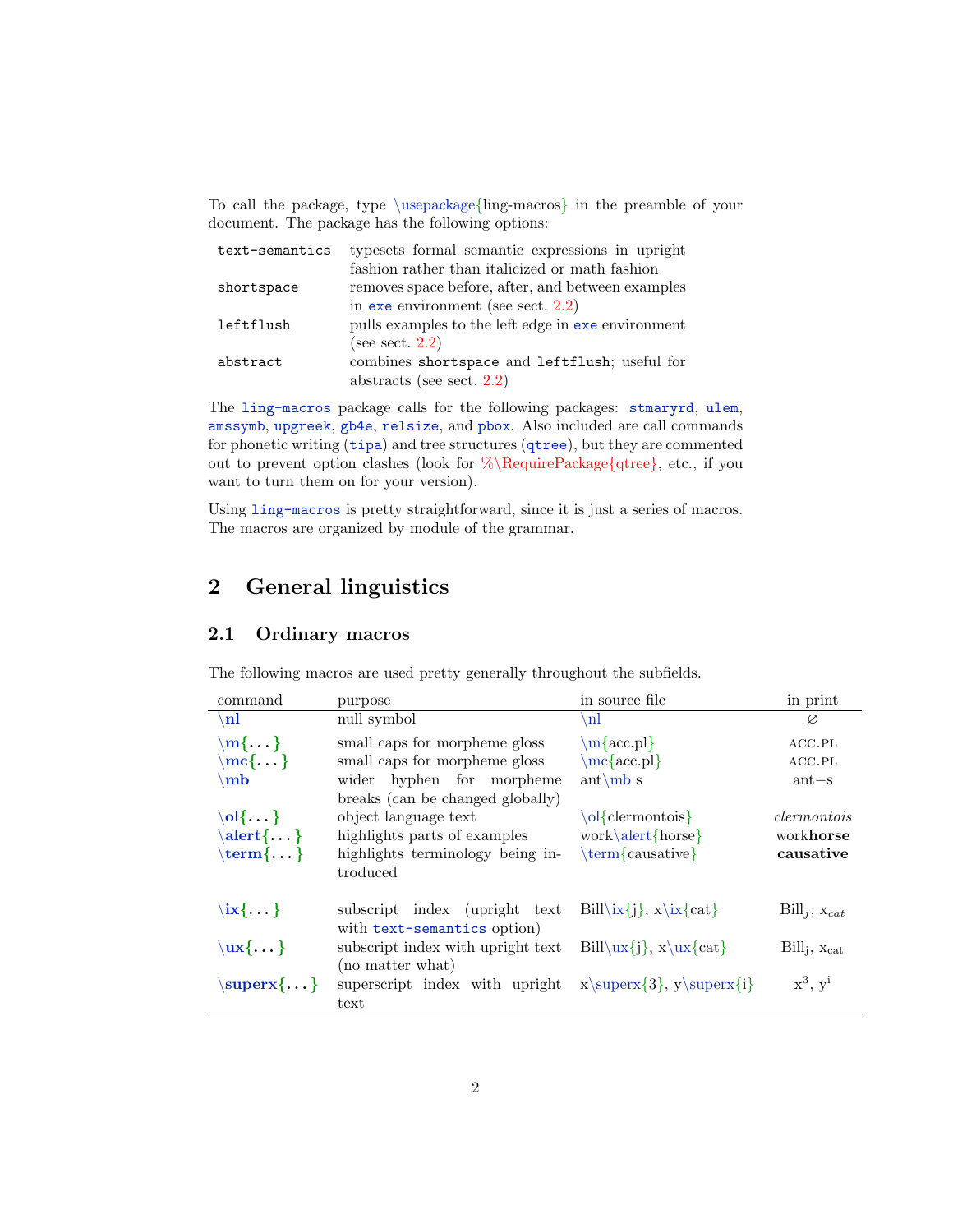The  $\left\{\ldots\right\}$  command is compatible with the beamer class. It puts highlighted text in boldface. This can be changed with renewcommand.

The  $\n|$  declaration requires the amssymb package.  $(\n|$  is already used by TEX for empty boxes, so it's best not to replace it).

The  $\{ol{...}\}$  command is for object language text. It is currently set to italics, but you can change that globally or locally with a \renewcommand command.

The  $\{m\}$ ... } command sets grammatical morphemes (m) in SMALL CAPS. This is helpful in glosses, notably using gb4e, since it makes the source easier to read. Also, if you need to change the morphemes' typesetting globally, a simple  $\rm w$ command of  $\rm w$  will suffice.

However, if you use the fontspec package for XeL<sup>AT</sup>F<sub>X</sub>, beware, for it employs  $\mathbb{R}^n$  for various diacritics. So you can comment it out and use  $\mathbb{R}^n$ .  $\}$  for morpheme caps instead. Also, \usepackage{ling-macros} must be placed in your preamble after \usepackage{fontspec}.

### <span id="page-2-0"></span>2.2 Macros for gb4e environment

The following declarations make the use of the gb4e more streamlined and allow for easy tweaking of example alignment.

| declaration     | command it replaces                                                                                          | purpose                      | name origin  |
|-----------------|--------------------------------------------------------------------------------------------------------------|------------------------------|--------------|
| $\mathbf{b}$ ex | $\begin{cases} \text{begin} \text{f} \\ \text{e} \end{cases} \begin{cases} \text{f} \\ \text{f} \end{cases}$ | begin example environment    | begin exe    |
| \fex            | $\end{}$ end $\}$                                                                                            | end example environment      | finish exe   |
|                 |                                                                                                              |                              |              |
| $\mathbf{b}$ xl | $\begin{cases} \text{begin} x \text{list} \end{cases}$                                                       | begin example subenvironment | begin xlist  |
| $\mathbf{f}$ xl | $\end{substack}$                                                                                             | end example subenvironment   | finish xlist |

These declarations also define a number of variable widths that can be used to reformat the example environments. The reformatting is done globally by setting the package options leftflush, shortspace, or abstract.

Warning: The package options do not reformat exe environments unless you use the  $\bar{\text{b}}$  and  $\bar{\text{b}}$  declarations. Otherwise, one would need to adjust the gb4e package itself.

The leftflush option puts example numbers to the left, but numbers 1-9 are not all the way to the left. To force them to be, place the declaration \lessthanten in the document before the first example. This will place examples 10 and above too far left, so use the declaration \tenormore to undo this effect.

While we're at it, here is a similar list of abbreviations for ordinary list environments.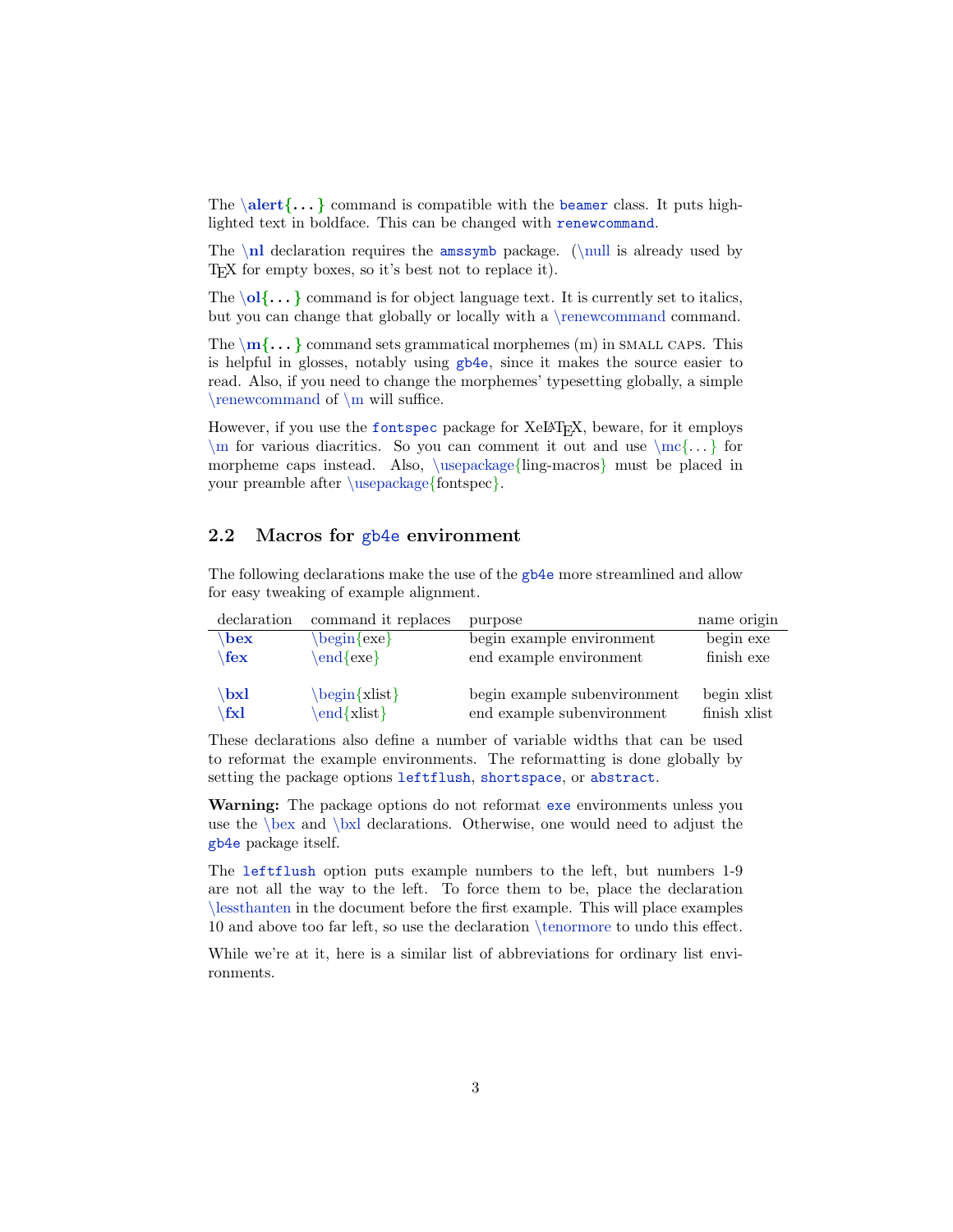| declaration          | command it replaces                    | purpose                                              | name origin                     |
|----------------------|----------------------------------------|------------------------------------------------------|---------------------------------|
| ben                  | $\begin{bmatrix}$ begin $\{$ enumerate | begin enumerate environment                          | begin enumerate                 |
| fen                  | end{enumerate}                         | end enumerate environment                            | finish enumerate                |
| \bit<br>$\sqrt{fit}$ | \begin{itemize}<br>end{itemize}        | begin itemize environment<br>end itemize environment | begin itemize<br>finish itemize |

## <span id="page-3-0"></span>2.3 The context environment

The context environment typesets the context used to elicit or set-up an example. The typesetting can be changed globally.

#### Context:

Denny arrived at the restaurant, and sat at an empty table. The moment he did so, a waiter approached and asked him:

(1)  $\#$  Would you like some more water?

#### \begin{context}

Denny arrived at the restaurant, and sat at an empty table. The moment he did so, a waiter approached and asked him: \end{context}

 $\text{ex}[\#]{\text{Would you like some water?} \fex}$ 

# <span id="page-3-1"></span>3 Phonology

OT Tableaux can be made with a number of packages, each with their own macros for symbols. To write phonological rules, however, you can use the following macros to simplify things.

| command                  | purpose                       | source                                                  | in print             |
|--------------------------|-------------------------------|---------------------------------------------------------|----------------------|
| underlying $\{ \dots \}$ | the input to the rule         | underlying $\{\text{+back}\}$                           | $+$ back $/$         |
| becomes                  | the arrow                     | becomes                                                 | $\rightarrow$        |
| $\text{spoken}\{\dots\}$ | the output                    | $\text{spoken}\{-\text{back}\}$                         | $-\text{back}$       |
| environ                  | 'in the environment of' slash | environ                                                 |                      |
| spot                     | the exact spot of the change  | spot                                                    |                      |
| syll                     | syllable subscript            | $\sqrt{\mathrm{syl}}$<br>$ \sqrt{s}$ yll                | $\sigma$<br>$\sigma$ |
| fmleft                   | feature matrix left bracket   | fmleft                                                  |                      |
| fmright                  | feature matrix right bracket  | fmright                                                 |                      |
| $\{mat\}$ } $\{\ldots\}$ | feature matrix line           | $\mathsf{fmat}$ {coronal}<br>$\mathbf{mat}$ {-}{voiced} | coronal<br>voiced    |

Combined, these get a source code like this, for a rule fronting a back vowel between  $/i/$  and any consonant: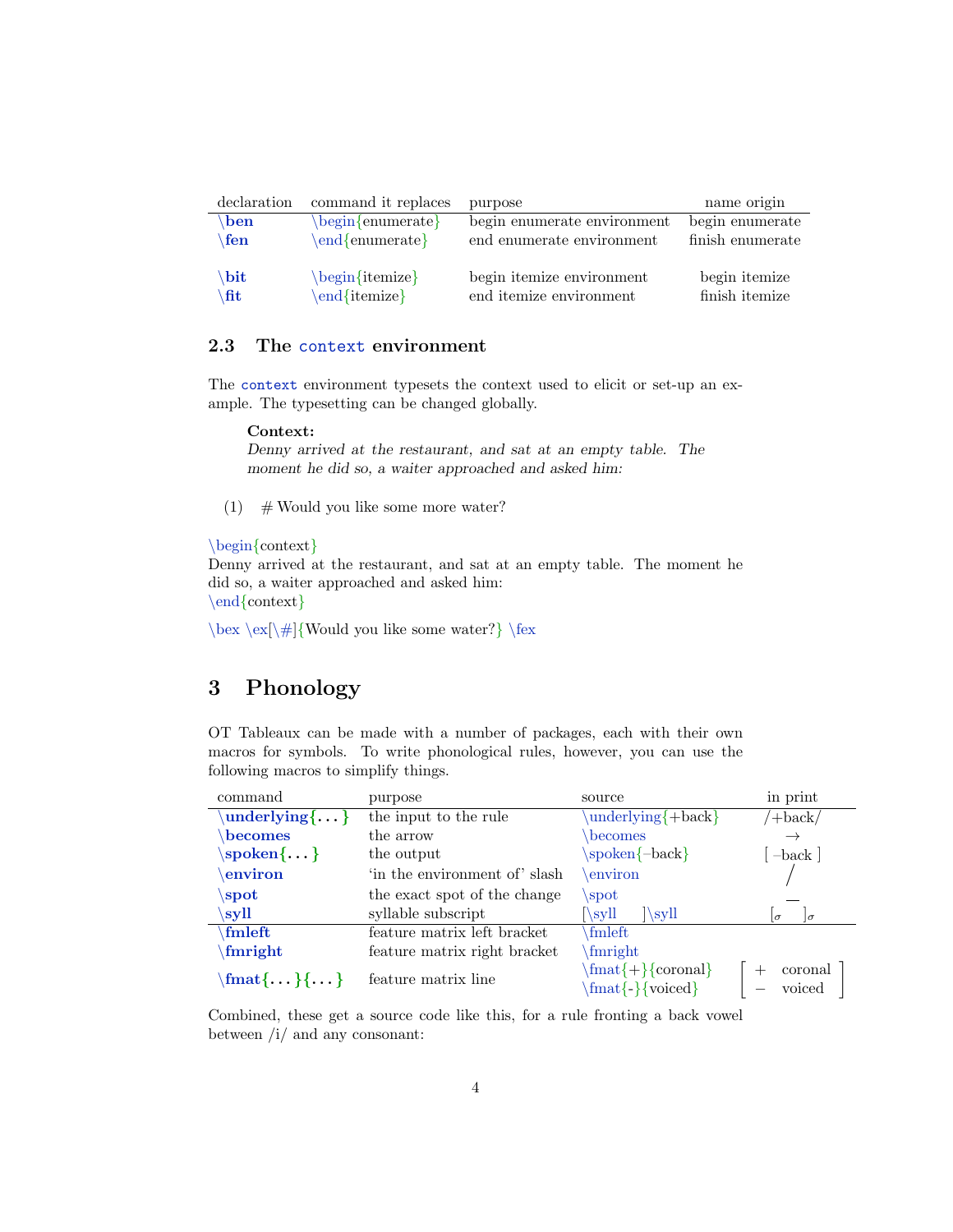\underlying{+back} \becomes \spoken{-back} \environ i\spot C

The commands \prule and \iparule are macros combining the above macros.

About the  $\prule{\ldots}{\ldots}$  command: The first command is the underlying form, the second the spoken form, and the third the environment. The  $\{... \}, ... \}$  does the same, but puts everything in the rule in IPA. The \iparule command requires the tipa package, which you probably already use if you're typesetting phonology.

| $\prule{\text{-back}}{\text{-back}}$ i\spot C} | /+back/ $\rightarrow$ [ -back ] / i_C         |
|------------------------------------------------|-----------------------------------------------|
| $\partial\{\epsilon\}\{E\}\{i\$ > $\^*C\}$     | $/\Lambda/\rightarrow$ [ $\epsilon$ ] $/$ i_C |

The  $\mathcal{$ ... $\}$ command is for feature matrices. Use  $\mathcal{S}$  and  $\mathcal{S}$ for each bracket, and for each line in the feature matrix, use  $\mathcal{w}$ ith its two arguments. The first argument will be  $+/-$ , and the second will be the feature name.

You can put feature matrices inside a phonological rule command as well.

## <span id="page-4-0"></span>4 Syntax

For syntax trees, a tree package like qtree, tikz-qtree, or parsetree suffices. The following macros allow quick and regular typing of some common syntactic symbols, in better looking ways than are offered by ordinary distributions and packages.

| command                              | purpose                                   | source                       | in print            |
|--------------------------------------|-------------------------------------------|------------------------------|---------------------|
| $\head\{\}$                          | the head circle                           | $\text{head}\{V\}$           | V٥                  |
| $\xbar{}$                            | the bar in X-bar                          | $\xbar{Asp}$                 | $\overline{Asp}$    |
| 1v                                   | little v                                  | ∖lv                          | $\boldsymbol{v}$    |
| $\{$ reat $\{ \dots \}$              | syntactic feature in trees                | $\text{feat}\$ fem           | [fem]               |
| $\setminus \text{textfeat}\{\dots\}$ | syntactic feature in text                 | $\text{textfeat}\$           | [fem]               |
| $\text{dcopy}\{\dots\}$              | deleted copy $(\text{strike-out})^1$      | $\text{dcopy}$ {the car}     | $-$ the car-        |
| $\mathbf{mroot} \{ \dots \}$         | morpheme root                             | $\text{mroot}\{\text{car}\}$ | $\sqrt{\text{car}}$ |
| $\text{ufeat}\{\dots\}$              | unvalued/uninterpretable feature in trees | $\text{ufeat}$ $\text{T}$    | $[uT:-]$            |
| $\text{unv}\{\ldots\}$               | unvalued/uninterpretable feature          | $\text{\{unv{T}}\}$          | $[uT:-]$            |

The  $\u$ nv command should be used inside a  $\feat$  or  $\text{feat}$  command, but of course doesn't have to be. If you want to use an upright  $\phi$  symbol  $(\phi)$ , use the \upphi declaration in math mode.

Use the  $\text{featuresize}\{\text{size}\}\$ command to adjust the size of features in  $\text{feat}\{\dots\}$ .

The  $\xrightarrow{k \alpha}$  command places a bar over the entire head name. For a prime symbol instead, you can use use the \pri declaration.

<span id="page-4-1"></span><sup>&</sup>lt;sup>1</sup>Requires the  $ul$ em package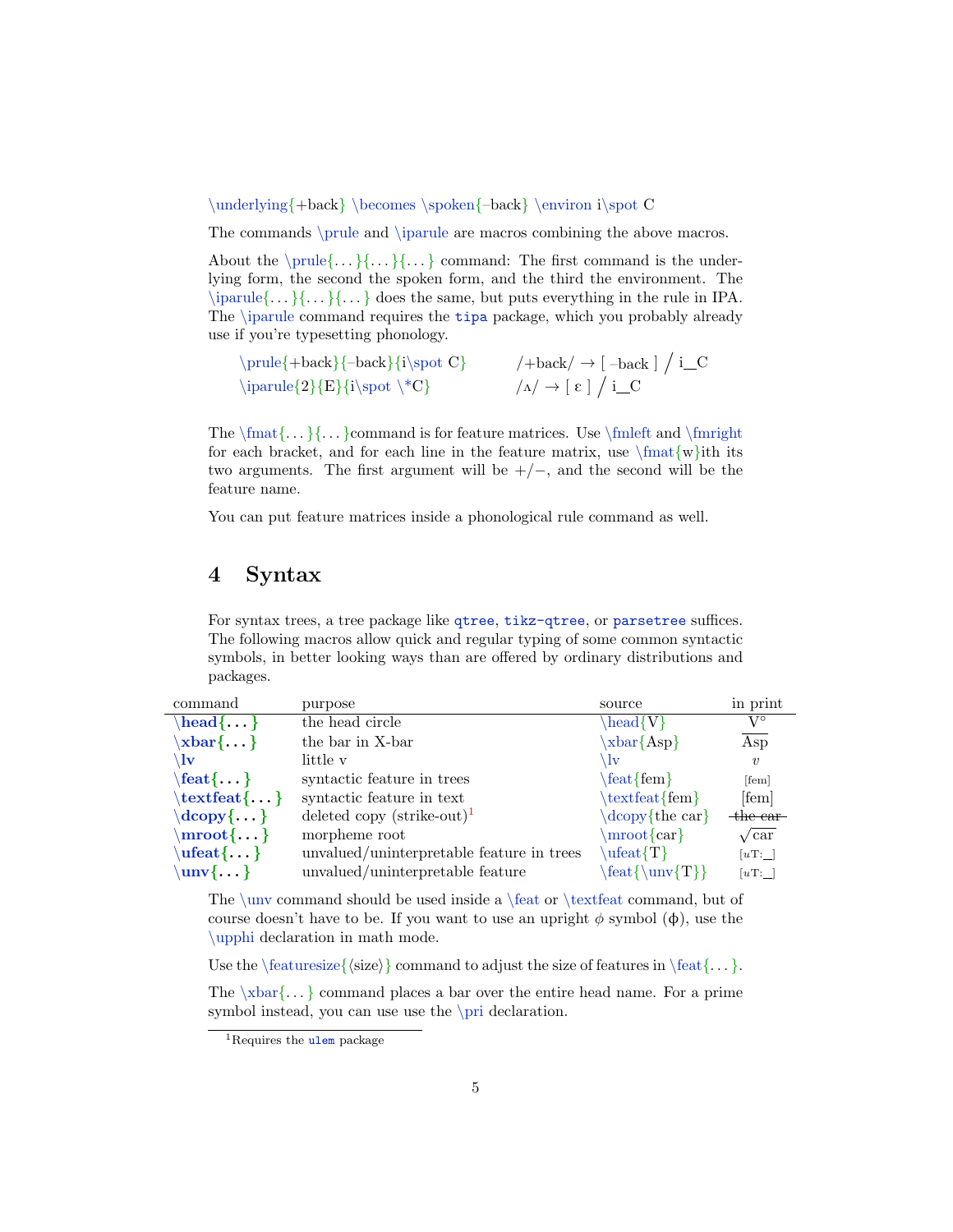For bracket subscript labels, you can use the  $\iota x\{\ldots\}$  or  $\iota u x\{\ldots\}$  commands.

 ${\{\}\u x {\} T\} \headarrow {\} \quad {\} \w {\} \quad {\} \w {\} D<sup>o</sup> \}$  $\left[\begin{smallmatrix}\mathsf{T}^\mathsf{o} & \mathsf{T}^\mathsf{o} & \mathsf{V}^\mathsf{o} & \mathsf{V}^\mathsf{o} & \mathsf{P}^\mathsf{o} & \mathsf{P}^\mathsf{o} \end{smallmatrix}\right]\left.\begin{smallmatrix}\mathsf{T}^\mathsf{o} & \mathsf{V}^\mathsf{o} & \mathsf{V}^\mathsf{o} & \mathsf{V}^\mathsf{o} & \mathsf{V}^\mathsf{o} & \mathsf{V}^\mathsf{o} \end{smallmatrix}\right]$ 

## <span id="page-5-0"></span>5 Semantics

Formal semantics uses math mode more clearly than most areas of linguistics. You can use the  $\form{\ldots\}$  command to put anything into math mode. More recently, semanticists have been writing formulas in text, with mathematical symbols. Using the text-semantics option will convert these formulas from math mode to text mode. Some symbols you will want to stay in math mode. Putting them between  $\ldots$  often creates errors. Instead, the \ensuremath{...} command will protect them. For short, you can use the  $\{f\}$ ... } command for any symbol you want to remain in math mode even as  $\form{\dots}$  is redefined as text mode.

Along with formal expressions, the  $\readas$ ... } command is used with denotations to write formal expressions out in metalanguage.

 $[every \ car] = \lambda Q \in D_{et}. \ \forall y[ \ car(y) = 1 \rightarrow Q(y) = 1 ]$ read: the function from properties of entities to truth values such that for all y, if y is a car, then  $Q(y) = 1$ 

## <span id="page-5-1"></span>5.1 Operators and Symbols

Operators all require math mode, and putting them in math mode makes source documents hard to read. These macros simplify the writing of common operators, and make the source code more intuitive to read.

| command                                    | purpose                                | source                | in print                |
|--------------------------------------------|----------------------------------------|-----------------------|-------------------------|
| $\{\text{lam}\}$ variable                  | lambda operator                        | $\lambda$ lam $\{x\}$ | $\lambda x$             |
| $\lambda$ lamd $\{ var.\}$ { <i>type</i> } | lambda operator with domain $D_{type}$ | $\lambda$ {P}{s,t}    | $\lambda P \in D_{s,t}$ |
| all $\{ var.\}$                            | universal quantifier                   | $\alpha$ ll $\{x\}$   | $\forall x$             |
| some $\{ var.\}$                           | existential quantifier                 | $\text{some}\{x\}$    | $\exists x$             |
| $\{no\}$ $\{var.\}$                        | negative quantifier                    | $\ln\{x\}$            | $\neg \exists x$        |
| $\det\{var.\}$                             | iota-operator (definite determiner)    | $\det\{x\}$           | $\iota x$               |
| pri                                        | prime symbol in text or math mode      | $x\vert\$             | $\mathbf{x}'$           |

### <span id="page-5-2"></span>5.2 Semantic types

The  $\type\{\ldots\}$  command is used for writing semantic types. It places its argument in ordered pair brackets, in math mode. It can be used inside the arguments of another \type command to get complex types.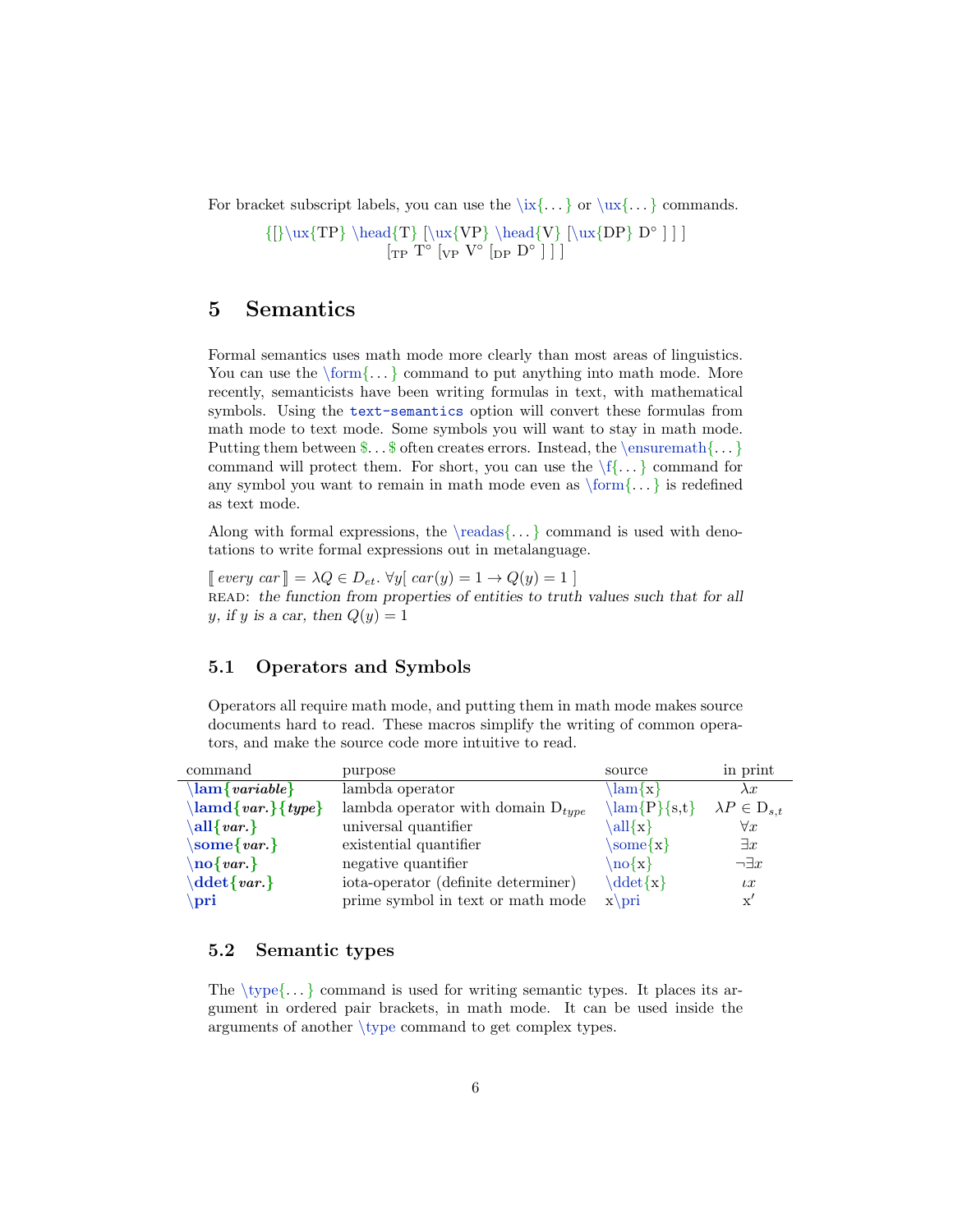| $\type\{e,t\}$                             | $\langle e, t \rangle$                                                          |
|--------------------------------------------|---------------------------------------------------------------------------------|
| $\type{e,\type{s,t}}\$                     | $\langle e, \langle s, t \rangle \rangle$                                       |
| $\type{\type{e,t\},\type{\type{e,t\},t\}}$ | $\langle \langle e, t \rangle, \langle \langle e, t \rangle, t \rangle \rangle$ |

Since \type places its arguments in math mode, it can be used for ordinary ordered pairs as well. For simple types, which don't require ordered pair brackets, simply place the type in math mode:  $\text{\$e\$}, \text{\$t\$} \Rightarrow e, t$ 

The text-semantics option will not put types in text mode. If you really want semantic types with upright letters, use the  $\u{t}$ ,  $\mathrm{command}$  wherever you'd use  $\type\{\ldots\}$ .

### <span id="page-6-0"></span>5.3 Sets

The \set{. . . } and \varset{. . . } commands are used to write sets. The \set command is purely for making the source code more intuitive, since  $\setminus \{$  is not exactly hard to type. The \varset command ('variable set') writes an abstracted set. \varset uses a vertical line for 'such that'. For the older colon notation, use the \cvarset command.

| $\setminus$ set $\{a, b, c, d\}$                  | $\{a,b,c,d\}$                          |
|---------------------------------------------------|----------------------------------------|
| $\varepsilon\{x \if\{\infty\} D\}\{x \is happy\}$ | $\{x \in D \mid x \text{ is happy }\}$ |
| $\text{x}{x}$ is happy                            | $\{x : x \text{ is happy }\}$          |

## <span id="page-6-1"></span>5.4 Functions

Use the command  $\mathrm{L.\}$   $\{... \}$ ...  $\{... \}$ ... }, which allows quick writing of functions in an explicit functional notation (hence the name). The first argument is the variable representing the function; the second is the domain of the function, the third is the range, the fourth is the argument variable, and the fifth are the truth conditions.

 $\times$   $\{\frac{f}{D}{R}{y}{1 iff \form{y} is a bandit}$ 

| With no options :                         | $f: D \to R$                                     |
|-------------------------------------------|--------------------------------------------------|
|                                           | $\forall y \in D, f(y) = 1$ iff y is a bandit    |
| With text-semantics option : $f: D \to R$ |                                                  |
|                                           | $\forall y \in D$ , $f(y) = 1$ iff y is a bandit |
|                                           |                                                  |

Functions can be embedded in others by putting the second function in the truth-conditions of the first

 $\times$  \funcnot{f}{D\ix{e}}{D\ix{et}}{x}{%  $\binom{g}{D\ix{e}}{D\ix{t}}{y}{1 iff \form{y} is tall}$ }%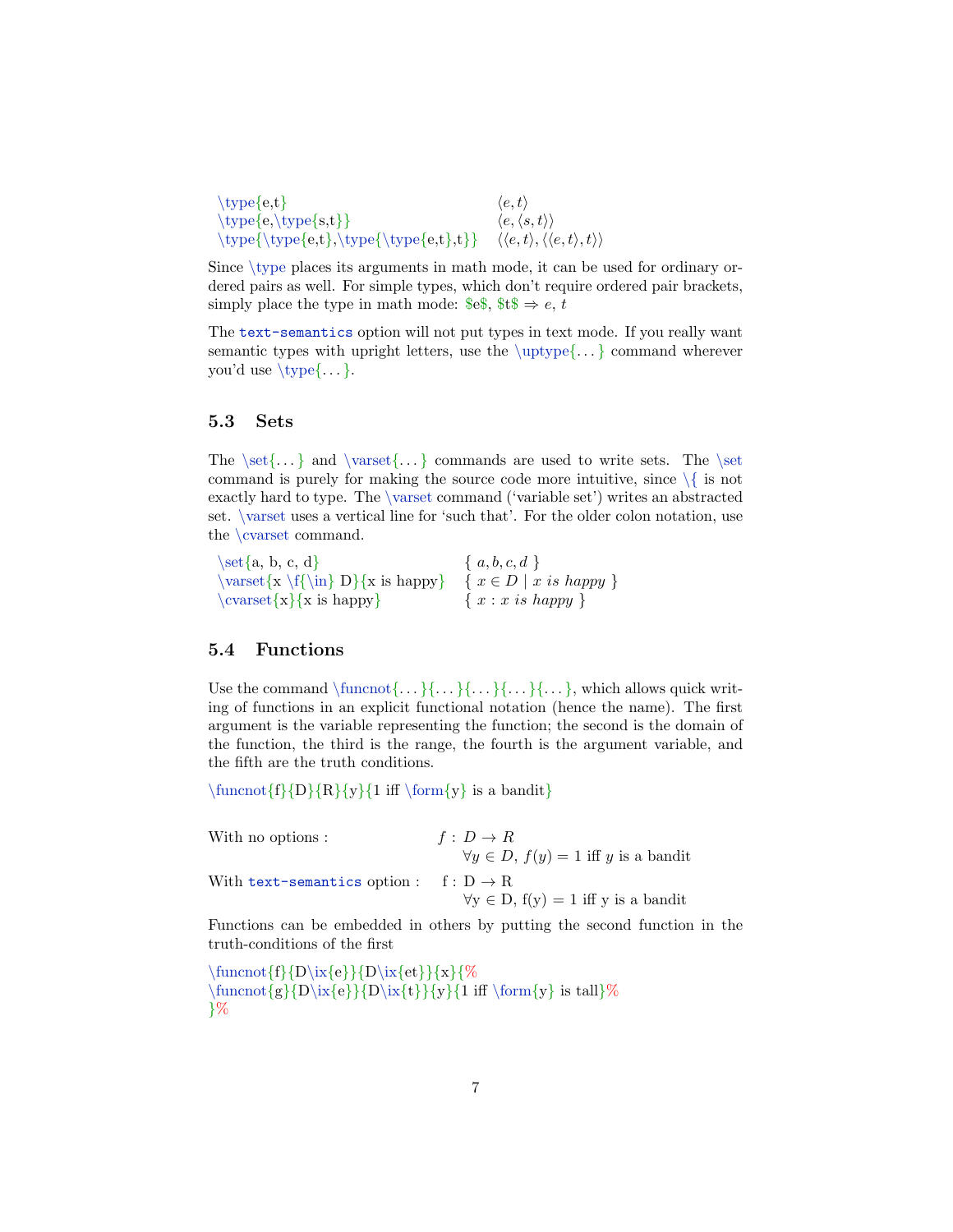$$
f: D_e \to D_{et}
$$
  
\n
$$
\forall x \in D_e, f(x) = g: D_e \to D_t
$$
  
\n
$$
\forall y \in D_e, g(y) = 1 \text{ iff } y \text{ is tall}
$$

To write a function in array format requires math mode and the array environment. This is inconvenient, so the following macros simplify this.

- 1. The \fleft (function left) declaration gives the left bracket.
- 2. The  $\frac{\{domain\}}{\{range\}}$  command is used for each line of the function.
- 3. The \fright (function right) declaration gives the right bracket.

To write the function  $\{ \langle a, 1 \rangle, \langle b, 2 \rangle \}$ :

| $\leftarrow$ fleft %    |                                                                                          |
|-------------------------|------------------------------------------------------------------------------------------|
| $\times$ {a}{1}\%       | $\left[\begin{array}{ccc} a & \rightarrow & 1 \\ b & \rightarrow & 2 \end{array}\right]$ |
| $\times$ {\func{b}{2}\% |                                                                                          |
| \fright\%               |                                                                                          |

These macros can be used recursively.

\fleft%  $\times$ {a}{% range of a  $\left\{\frac{c}{1}\% \right\}$  $\times$ {d}{2}\% \fright}% end of range of a \fright%  $a \rightarrow \begin{array}{c} c \rightarrow 1 \\ 1 \end{array}$  $d \rightarrow 2$ 11

#### <span id="page-7-0"></span>5.5 Scope brackets with \scopebox

The  $\sc$ copebox $\{\ldots\}$  command places brackets ([ ]) around an expression to signal its scope. This command allows the use of multi-line scope brackets, to make things easier to read. If you put more than one scope box inside the largest one, you should use  $\infty$ ... for the inside ones.

Compare the following formulas, with simple brackets, and then with  $\simeq$ ...}.

 $\forall x[dog(x) \& on(\text{the car})(x) \rightarrow \exists y[cat(y) \& \exists e[\text{PERFECTIVE}(e) \& \text{chase}(x)(y)(e)]]]$ 

$$
\forall x \left[ \begin{array}{l} \deg(x) \& \text{ on}(the car)(x) \rightarrow \\ \exists y \left[ \begin{array}{l} cat(y) \& \\ \exists e[ \text{ PERF}(e) \& \text{chase}(x)(y)(e)] \end{array} \right] \end{array} \right]
$$

Note: These commands force their expression to be in text mode, because they rely on  $\text{box} \ldots$ , which is part of the pbox package.

Note 2: Sometimes you may need to add spaces to the outside scopebox (with  $\sim$  ) to make sure it's the widest.